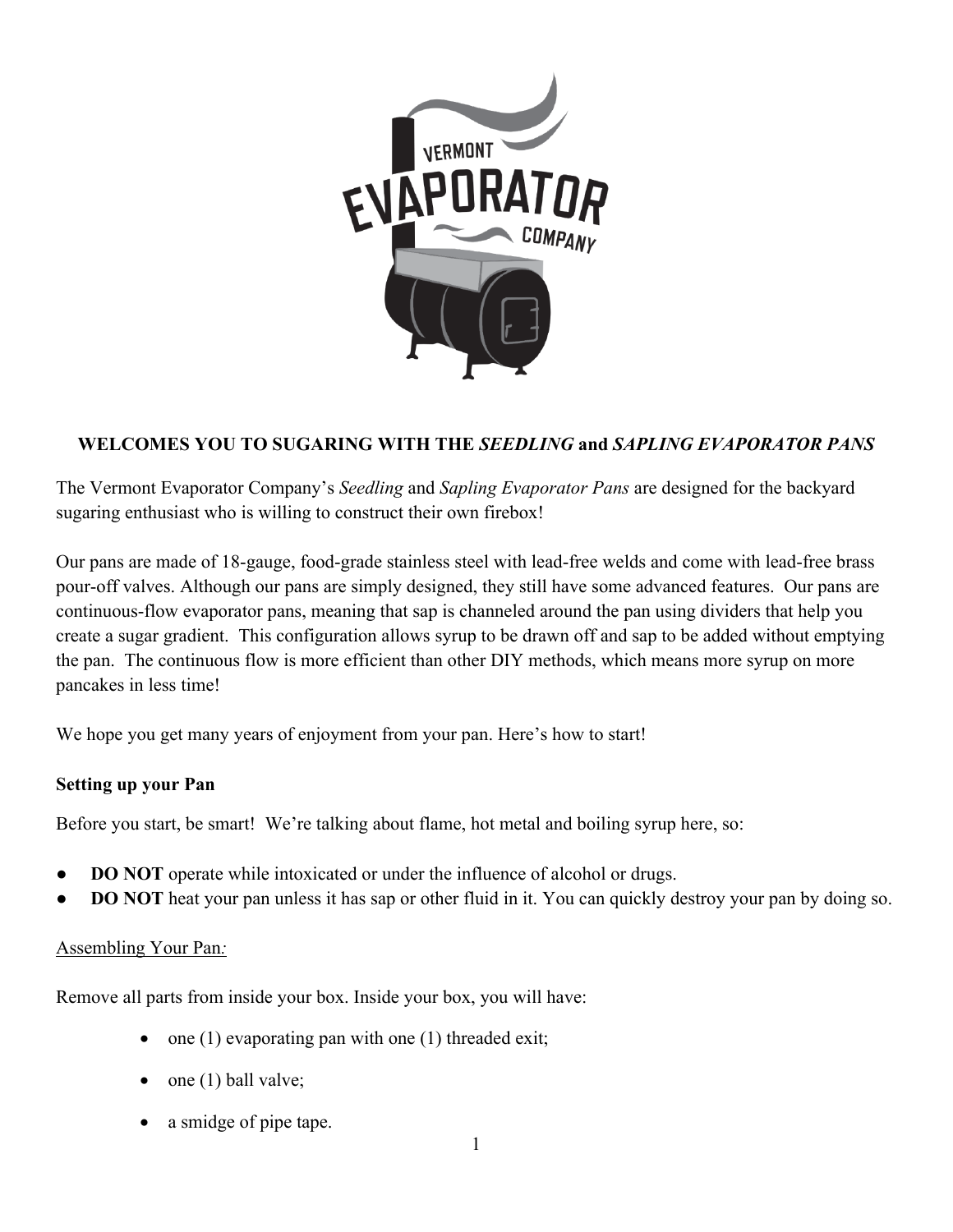2. Starting one thread back from the end, wrap a bit of pipe tape around the exit on the evaporating pan. Screw the valve onto the exit.

### Preparing Your Pan for Use:

You will need:

- a two- or four-foot level
- water (non-chlorinated, if you have it)
- baking soda
- 1. Level your firebox front to back and side to side.
- 2. Place your pan on your firebox. Confirm that your pan is level front to back and side to side.
- 3. Before you boil your first sap, you'll want to remove any residual materials from your pan. Here's how you do that:

Prepare a solution of 3 gallons (for the *Seedling*), or 5 gallons (for the *Sapling*) of water combined with 1 tablespoon of baking soda. Pour the solution into the pan.

Over your firebox, boil the solution for approximately 30 minutes, making sure the solution in the pan remains at the 2-inch level by adding more solution, as needed.

Check to see that there are no leaks at the fittings in the pan.

Check to see that the pan is boiling evenly.

Open the valve – ensure your valve works properly.

Allow the unit to cool and then drain the pan.

Rinse the pan thoroughly with clean water.

## Operating Your Pan!

**CAUTION: NEVER, EVER, EVER** heat your pan without liquid in it. Otherwise, the operation of the pan is relatively simple! Basically, you add sap at one location and it travels around the pan, becoming denser as it evaporates, until it gets to the valve. Here we go:

- 1. Place your pan on your firebox. Add 2 inches of sap to the pan. This will amount to just over 3 gallons of sap for the *Seedling Pan* and around 5 gallons in the *Sapling Pan*.
- 2. Get the sap boiling.
- 3. Gradually add more sap at the corner of the pan farthest away from the pour-off valve. Continue to add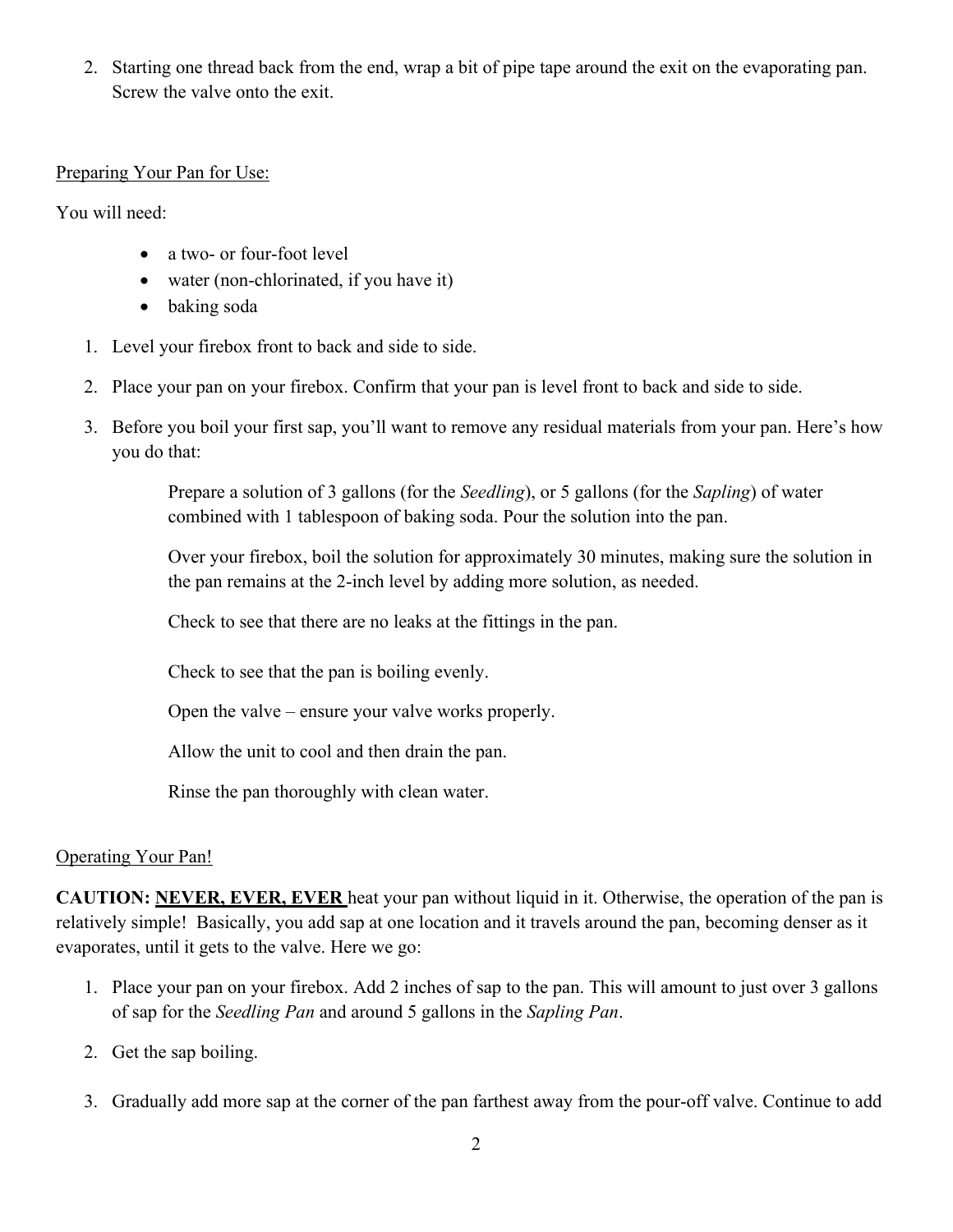sap at this location gradually as needed to keep the level at about 2 inches. Do this for several hours.

- 4. There are several ways to tell if your syrup is "done." The most sophisticated is to use an instrument called a hydrometer (see our *Hydrometer Kit*) to measure sugar content. Another is to measure temperature*.* Syrup boils at about 7 degrees F above the boiling point of water (so, approximately 219 degrees F). Therefore, when the temperature of the liquid close to the exit valve measures 219 degrees F, you can draw off syrup (it will take several hours before your first draw off). The syrup should have an amber color and have the consistency of . . . syrup. A special thermometer like our *Maple Syrup Finishing Thermometer* makes it very easy to measure the correct temperatures for maple syrup (as well as maple cream, candy and sugar).
- 5. Get a clean container and place it under the valve exit.
- 6. Open the valve and watch your exit temperature. If your exit temperature is 219 or so, as you are drawing off, when the exit temperature drops, stop the draw off.
- 7. If possible, simultaneously add fresh sap at the introduction location. If not possible, add some before you draw off and some more after.
- 8. As you get comfortable sugaring, you may choose to draw off a bit early into another pot or pan and "finish" on the kitchen stove inside, on a propane burner nearby, or the like, where it may be easier to control and monitor the temperature and progress of your boil. This is especially true if your firebox is powered with wood.
- 9. If using propane or natural gas as a heat source, at the end of your boiling day, turn off your burners. You can then either drain your pan and finish your syrup, as described above, or use the partially done batch the next time you boil for a faster startup. Whatever you do, don't leave your boil outside uncovered or you may lose it to the critters! If you are using a *Sapling Evaporator Pan*, you may be interested in purchasing a *Sapling Pan Lid* to protect your boil over night.
- 10. If using wood, at the end of your boiling day, let your fire die down a bit and flood and cover your pan, taking care to ensure that it doesn't dry up while your fire is still warm. If you are using a *Sapling Evaporator Pan*, you may be interested in purchasing a *Sapling Pan Lid* for this purpose. Alternately, you may drain off most of your partially done liquid to finish elsewhere and, **EVER SO CAREFULLY AND WITH ADEQUATE HAND PROTECTION,** take your pan off the firebox and place on another fireproof surface away from the fire. Drain off the rest of the pan and leave the pan to cool.
- 11. If you have purchased a *Sapling Evaporator Pan* and are enjoying it, but would like to upgrade to a tighter, tidier, multi-functional wood firebox, you may be interested in purchasing the *Sapling Fire Box.*

## Some Tips:

Don't add too much new sap at one time, and try to maintain a constant boil. This will result in a more efficient process.